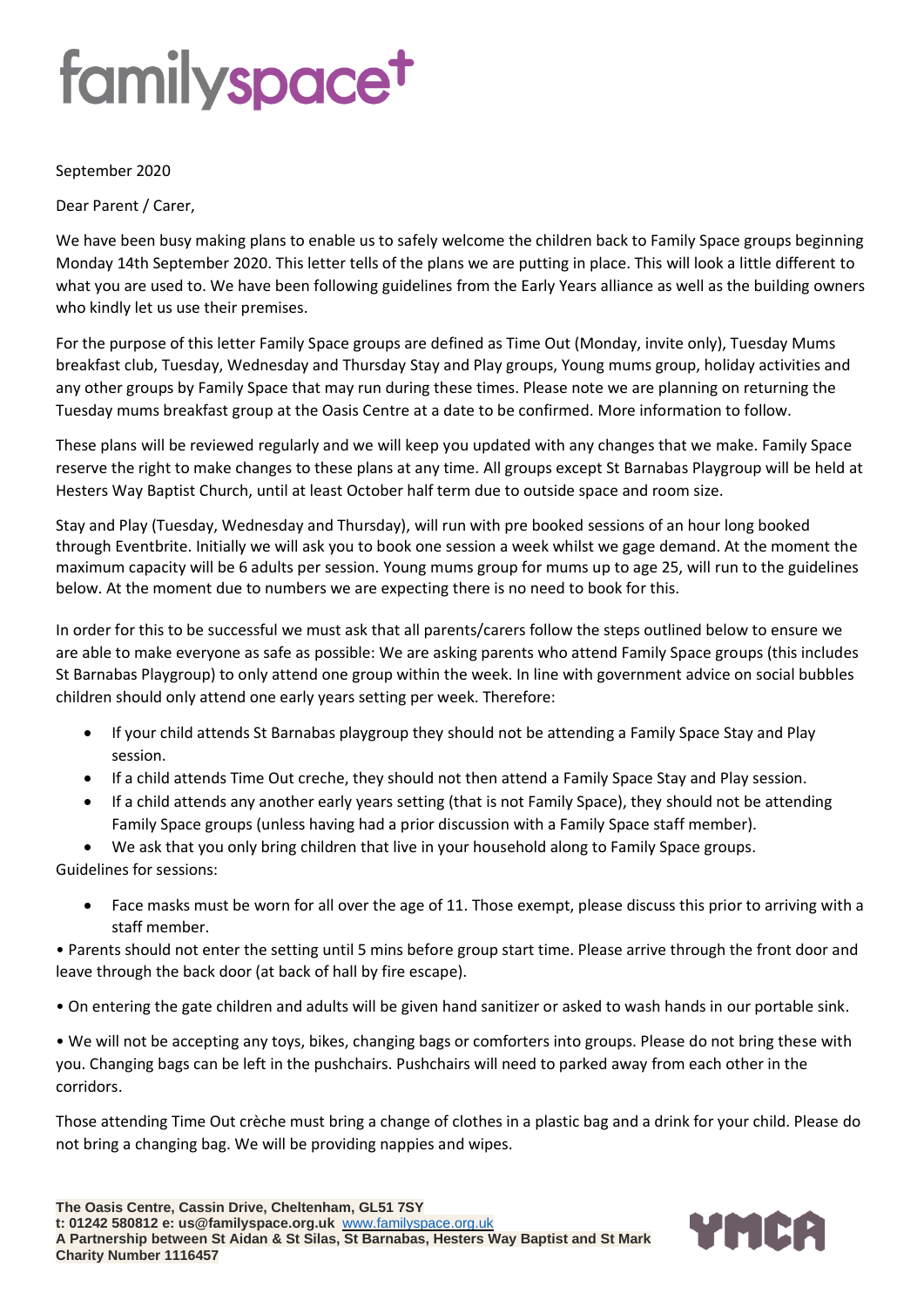# amilyspace<sup>t</sup>

For Stay and Play, we ask that you do not share nappies and wipes between each other but please bring your own. We will have a supply of wipes and nappies.

• We will be providing a snack of cartons of juice and closed individual wrapped snacks. Please do not bring your own food to eat. If you want to bring a water bottle for your child or a flask of tea for yourself please do not share these with other families.

• All families will have an allocated chair to store their personal belongings, these will be spaced out appropriately and parents will be shown where these are when they arrive.

• The toys that your child has access to will be made of easily cleanable material and will be frequently cleaned throughout the session. We will have staff available to clean throughout the sessions. Areas that the children use (including toilets) will be frequently cleaned throughout the session. All toys, chairs, tables and surfaces will be thoroughly cleaned after each session.

- We may choose to use a thermometer to check someone's temperature if we feel this is necessary.
- We will be encouraging hand washing as often as possible.

• Art work will need to be taken home from group each session, we will no longer be able to store these. If this is left we will throw these away at the end of the session.

### You may

### **Illness**

• Children and parents should not attend any Family Space groups if unwell for ANY reason.

### **What happens if me or my child becomes unwell during the playgroup session?**

• Anyone who develops symptoms during the Family Space session will be sent home immediately.

### **What about others in my family?**

- If you have another child within the group setting then we will ask you also take them home at the same time.
- All members of the household will have to self-isolate until the test results are in.

We will ask you to book a test for you or child (please use the link below).

[https://www.nhs.uk/conditions/coronavirus-covid-19/testing-and-tracing/get-a-test-to-check-if-you-have](https://www.nhs.uk/conditions/coronavirus-covid-19/testing-and-tracing/get-a-test-to-check-if-you-have-coronavirus/)[coronavirus/](https://www.nhs.uk/conditions/coronavirus-covid-19/testing-and-tracing/get-a-test-to-check-if-you-have-coronavirus/)

### **I have the test results, what happens now?**

• Please inform us of the test results immediately by telephoning the office number and leaving a message (01242 580812).

### **When can my child return to a Family Space group?**

- Please do not send a child to a Family Space group who has been absent due to coronavirus symptoms before discussing it with the Early Years worker or playgroup managers if they attend playgroup.
- If the Covid 19 test is negative, you may return to groups if symptoms have gone away, i.e. they are symptom free. Other members of the household will no longer have to self-isolate.
- If you or your child has been absent because another member of the household has been symptomatic and their test is negative then there is no longer any need for them to self-isolate and they can return to Family Space groups.

**The Oasis Centre, Cassin Drive, Cheltenham, GL51 7SY t: 01242 580812 e: us@familyspace.org.uk** [www.familyspace.org.uk](http://www.familyspace.org.uk/) **A Partnership between St Aidan & St Silas, St Barnabas, Hesters Way Baptist and St Mark Charity Number 1116457**